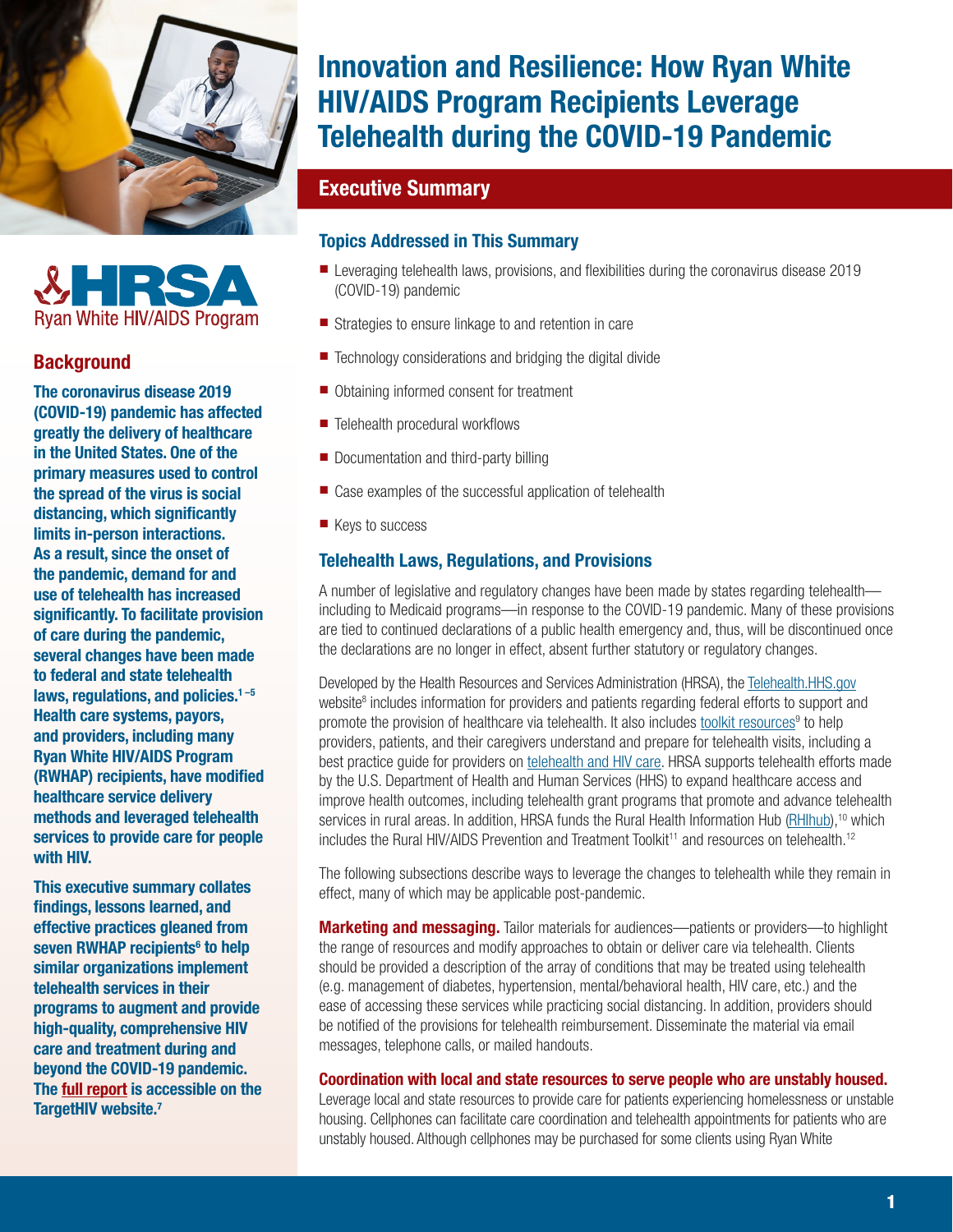HIV/AIDS Program (RWHAP) funds, recipients should work with other federal programs—such as Housing Opportunities for Persons With AIDS (HOPWA)—and leverage the boots-on-the-ground expertise of case managers to secure transportation to health care appointments and to acquire cellphones for clients. Conduct needs assessments of how many clients have access to the needed technology and infrastructure and the feasibility of harnessing local resources to fill the gaps.

## Caring for clients across vast rural areas or areas with

**internet voids.** The digital divide often poses challenges to providing healthcare in rural areas. Consider implementing telehealth using a ["direct-to-consumer care" model](https://telehealth.hhs.gov/providers/direct-to-consumer/), which can be modified as needed. In this model, which uses such technology such as Bluetooth stethoscopes, nurses meet with clients at collaborative satellite sites (e.g., Federally Qualified Health Centers or state university hospital systems) and link clients to physicians or nurse specialists at their home site, thereby mitigating challenges related to travel distance. Modifications may include allowing patients to use their smartphones, tablets, or laptops for appointments, provided they can access the recipient's encrypted Health Insurance Portability and Accountability Act (HIPAA)–compliant software.

### Safety measures consistent with social distancing.

Implement social distancing protocols consistent with guidelines from the Centers for Disease Control and Prevention (CDC) and state or local health departments. To reduce the burden and anxiety associated with clinic waiting rooms, arrange for patients to have blood drawn at a local laboratory, rather than in person at the clinic, and/or provide at-home HIV and sexually transmitted infection testing. Also, patients' medications can be authorized for 90-day refills and mailed via their local pharmacies. Consider establishing drive-up telehealth services for clients with vehicles. With this model, the client would remain in their vehicle and would be provided a tablet device on-site to access the telehealth platforms.

**Rapport-building.** Strong patient–provider rapport is key to retaining patients in care and achieving desirable clinical outcomes for people with HIV. Consider seeing new-to-care clients safely in person.



Consistent with the rapid initiation of HIV antiretroviral (ART) therapy protocols, a person with HIV could be seen in person within 48 hours of receiving of a positive diagnosis and be counseled on their medical condition and how to take their ART medication, as well as on the importance of adhering to treatment regimens. Establish and nurture effective patient–provider relationships while assessing patients' overall well-being to ensure linkage to needed support services.

## Digital literacy and patient-driven approaches to determining

**telehealth modalities.** Gauge a client's aptitude for technology by developing rubrics to assess their relative comfort with technology. Make all visit options—in person, telephone only, and audiovisual available to the extent permissible by laws, regulations, and third-party reimbursement. Clients opt for modalities that best suit their needs in terms of ease of access, convenience, privacy, and familiarity with the platform. Provide quick tips, information technology (IT) support, and training to guide providers and clients through accessing and navigating the telehealth platform. Engage the services of peer advocates to check in with clients experiencing homelessness or unstable housing to assist with providing IT support and scheduling telehealth appointments.

# Linkage to and Retention in Care

The pandemic has significantly affected employment, child care, remote learning, and telework flexibilities. Accordingly, RWHAP recipients can use the following subsections to adjust to using telehealth.

**Out-of-state care delivery and receipt.** Seize the opportunity of cross-state flexibilities to deliver care when available by becoming versed in other states' regulatory guidelines on telehealth. Telehealth can facilitate provision of care to clients who moved out of state to be with loved ones during the pandemic. Likewise, with telehealth, a recipient can retain the services of those providers that moved out of state during the pandemic—a valuable benefit for clinics in areas with healthcare professional shortages.

**Range of telehealth services.** Delivering a relatively comprehensive range of services via telehealth during the pandemic can ensure continuity of care. Behavioral health services, integrated mental health programs, and psychiatric care are some services commonly provided via telehealth. Consider implementing a crisis intervention program to deliver support via telehealth to clients and providers experiencing anxiety due to the pandemic. Other services include nutrition education, social work case management, substance use counseling, support groups, patient health questionnaires, pharmacist medication adherence consultations, family nurse practitioner services, sexual health counseling, COVID-19-related housing assistance, food assistance, and HIV education and training though local RWHAP Part F AIDS Education and Training Center (AETC) Programs. Although some providers may continue their own laboratory services during the pandemic, clients could access the services at their local laboratory without having to travel long distances.

Explore at-home testing for sexually transmitted infections, which has been effective for pre-exposure prophylaxis (PrEP) testing. In this model, a patient is provided a testing kit with instructions to collect a sample. The patient then mails the kit to a laboratory and initiates treatment, if needed.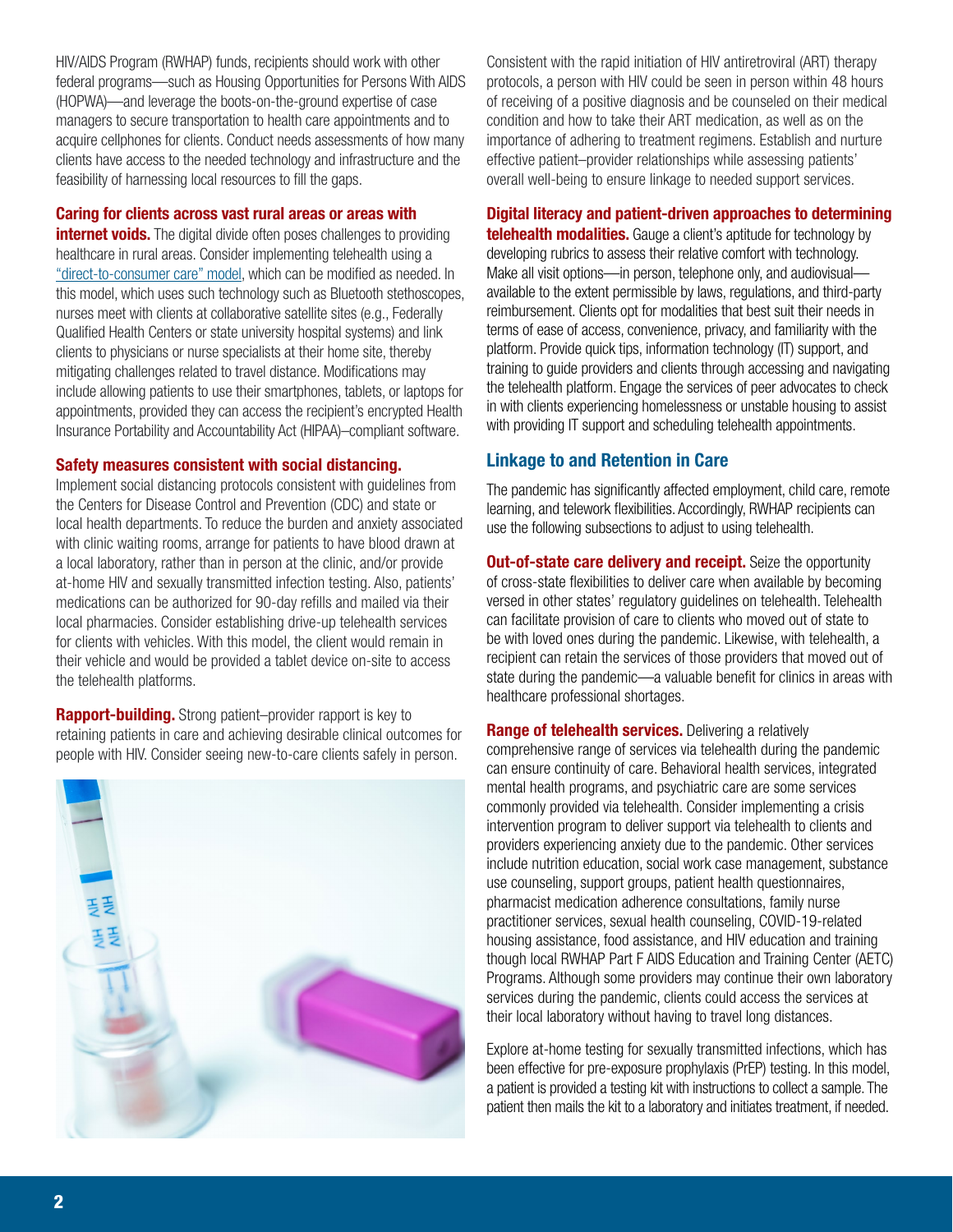

# Technology Considerations and Bridging the Digital Divide

**Safequard patient privacy and security.** Prioritize patient privacy and information security; demonstrate that these rights are valued and protected. Partner with IT support to ensure HIPAA compliance across telehealth modalities. Embed telehealth portals in electronic medical record (EMR) systems vetted as secure, and routinely test software platforms for security.

# Informed Consent for Treatment

#### Seamless electronic medical record and patient portal

modules. Consider obtaining consent telephonically and documenting patient responses in provider notes. Alternatively, consent may be obtained seamlessly through modules embedded within the EMR or a patient portal, which requires a digital signature. A layered approach may be helpful. A provider can obtain initial consent via a telephone intake process and confirm it at the beginning of the actual virtual visit, being sure to document the patient's responses in an attestation section of their notes. If patients are required to sign a hard copy of the consent form, they may visit the clinic or the form may be mailed to their homes with return-to-sender postage.

# Procedural Workflows

#### Tailored approaches to staff roles, clinic types, and patient

needs. Clinic-level telehealth policies, procedure manuals, and workflows may vary depending on an organization's relative size and personnel roles. Clear policies and procedures with periodic modification or training mitigate risk, may meet specific requirements of malpractice insurers, and ensure compliance with regulations. Additionally, policies and workflows may vary to meet the specific needs of the patient type (e.g., new or established) or the resources provided by or available to the clinic.

# Documentation and Third-party Billing

**Proactive practice management.** The tasks of documenting and billing for telehealth services come with the modified legislative and regulatory telehealth provisions created during the COVID-19 pandemic. Skilled clinical practice managers are essential for helping clinicians stay up to date on evolving requirements, which differ by third-party payor type, as well as by guideline and regulation. A staple of successful telehealth programs is effective practice managers who ensure clinicians understand the level and nature of services, documentation requirements, and third-party payor claim modifiers required for telehealth billing codes. With these resources in place, clinicians can fulfill their practice requirements while focusing on delivering care via telehealth.

## Keys to Success

Recipients may find the following approaches helpful when considering the implementation of telehealth in their programs:\*

- Identify provisions and flexibilities afforded by legislative, regulatory, and policy changes at the federal, state, and local levels.
- Match individual client and clinic needs with specific telehealth provisions, flexibilities, services, and modalities by which those services are delivered.
- Avoid presumptions of the relative aptitude of clients and providers for technology. Allow clients to determine which modalities best fit their own needs, then provide the resources and support to deliver care accordingly.

<sup>\*</sup> Although the feedback provided by the seven recipients is informative, findings based on their responses may not be applicable across all RWHAP recipients.